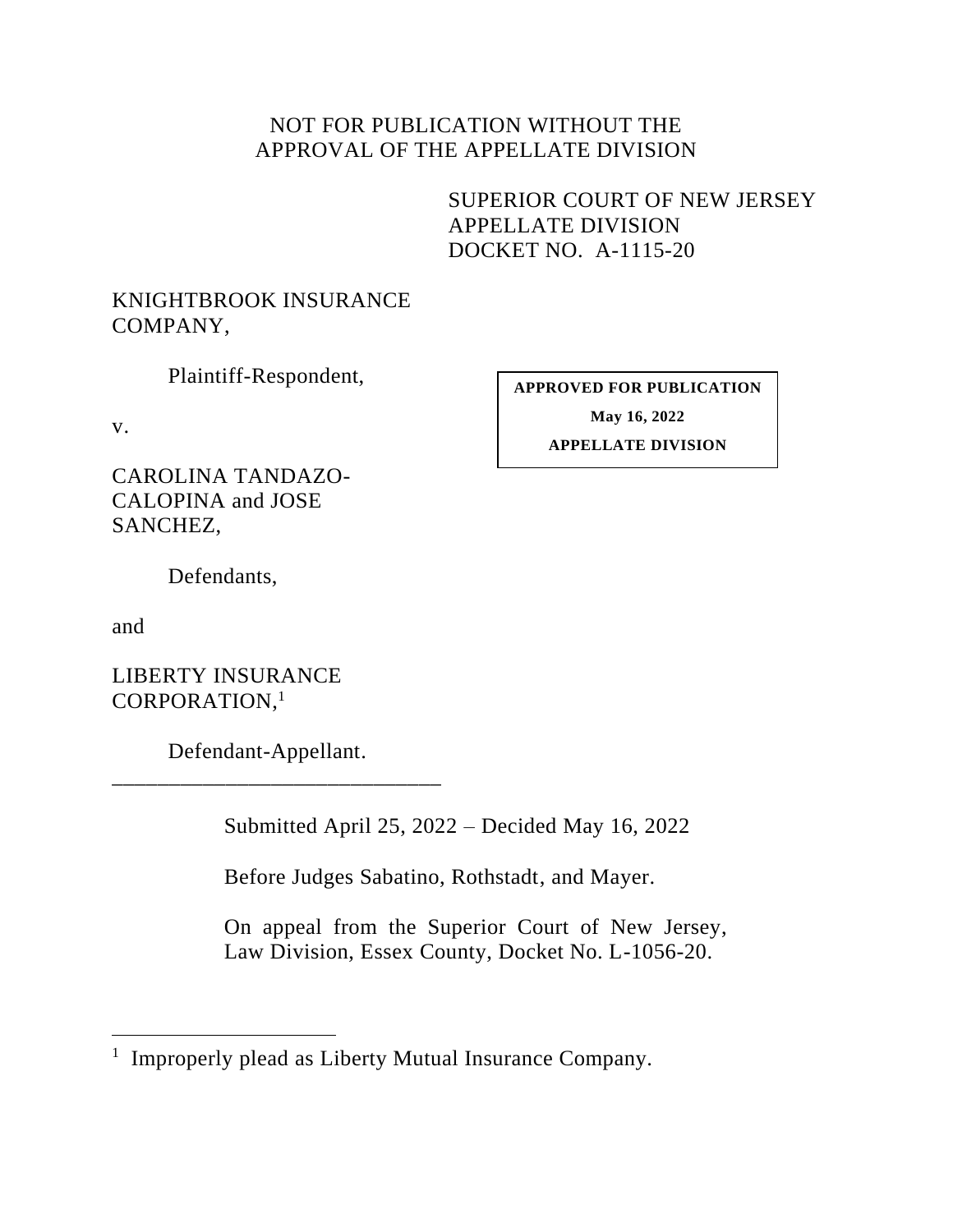Connell Foley LLP, attorneys for appellant (William P. Krauss, of counsel and on the briefs).

Delany Law, PC, attorneys for respondent (Stephen T. Kulp, of counsel and on the brief).

The opinion of the court was delivered by

MAYER, J.A.D.

Defendant Liberty Insurance Corporation (Liberty) appeals from a November 20, 2020 order granting summary judgment to plaintiff KnightBrook Insurance Company (KnightBrook). The motion judge concluded KnightBrook "owe[d] no indemnity or defense for claims presented by any party in connection with the instant June 27, 2013 accident as a result of [its insured]'s deliberate failure to cooperate with the investigation of the claim and the defense of the litigation resulting in breach of the KnightBrook Insurance Company [p]olicy." We reverse.

We provide the facts from the summary judgment motion record in extensive detail to provide context for the issue on appeal. In this matter, we consider whether KnightBrook validly disclaimed coverage for its insured, defendant Carolina Tandazo-Calopina (Calopina), arguing it suffering appreciable prejudice based on Calopina's failure to cooperate as required under KnightBrook's policy.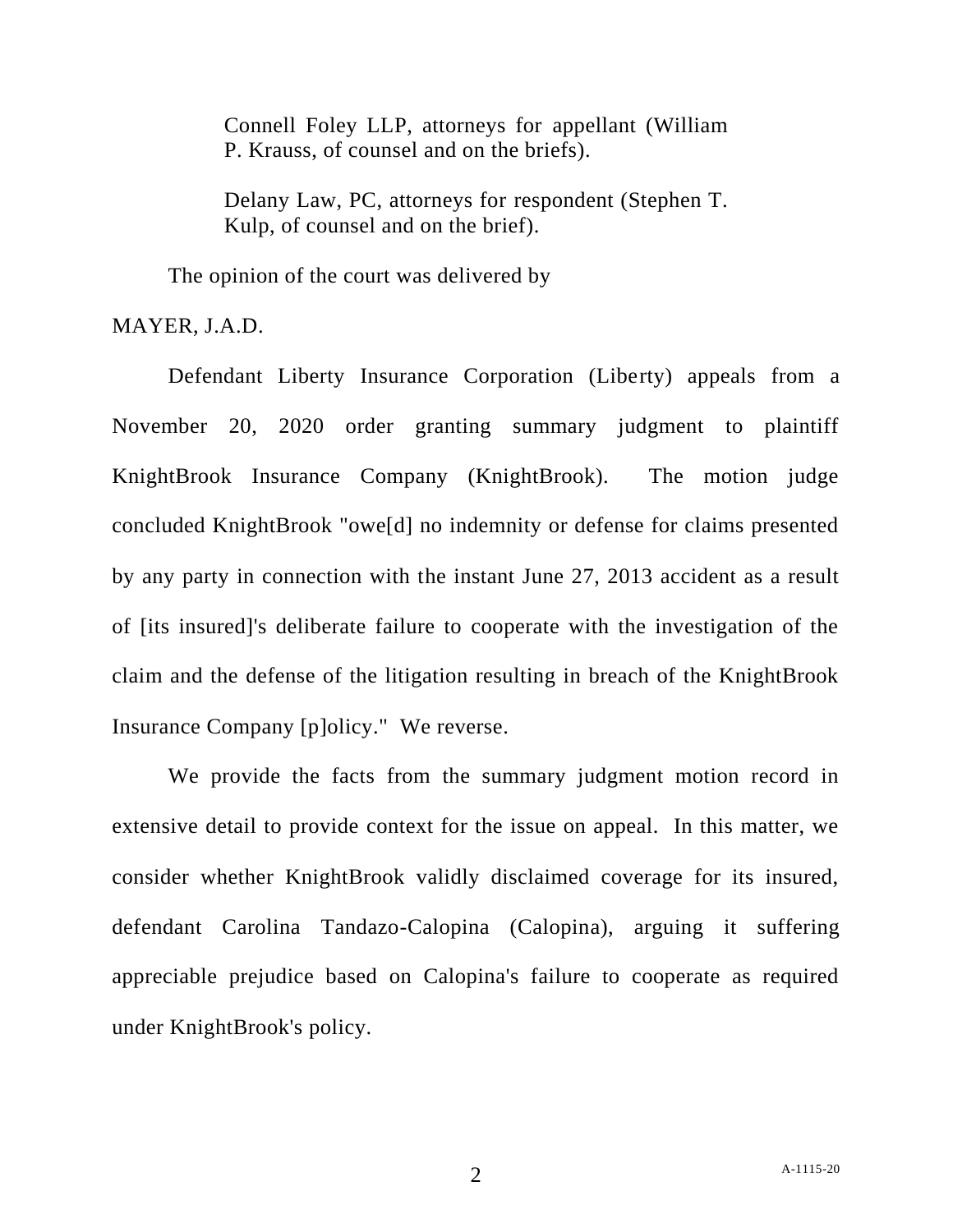In August 2012, KnightBrook issued a commercial automobile policy providing liability coverage for Calopina's vehicle associated with her taxi business. KnightBrook's policy contained a provision, known as the duty of an insured to cooperate, governing the duties of an insured in the event of an accident, claim, injury, or suit. Under this provision, Calopina had a contractual obligation to notify KnightBrook of any accident, cooperate and assist KnightBrook in matters relevant to any claim or suit, submit to examination, and provide statements under oath. KnightBrook's policy notified Calopina that "[f]ailure to comply with these (or other conditions) can alter or void our obligations under this policy."

On June 27, 2013, Calopina's taxi rear ended a 1993 Chevy wagon driven by defendant Jose Sanchez (Sanchez).<sup>2</sup> According to the police report, Calopina stated she "attempt[ed] to brake, but her brakes failed, causing her to rear end" Sanchez's car. Immediately after the accident, Sanchez complained of numbness throughout his body and emergency medical services transported him to a local hospital.

At the hospital, Sanchez reported pain in his neck, back, and right hip. He also complained of a headache. The hospital discharged Sanchez the same

<sup>2</sup> Calopina had three passengers in her taxi at the time of the accident  $-$  a woman and two children. Because Calopina's passengers left the scene of the accident prior to the arrival of the police, their identities are unknown.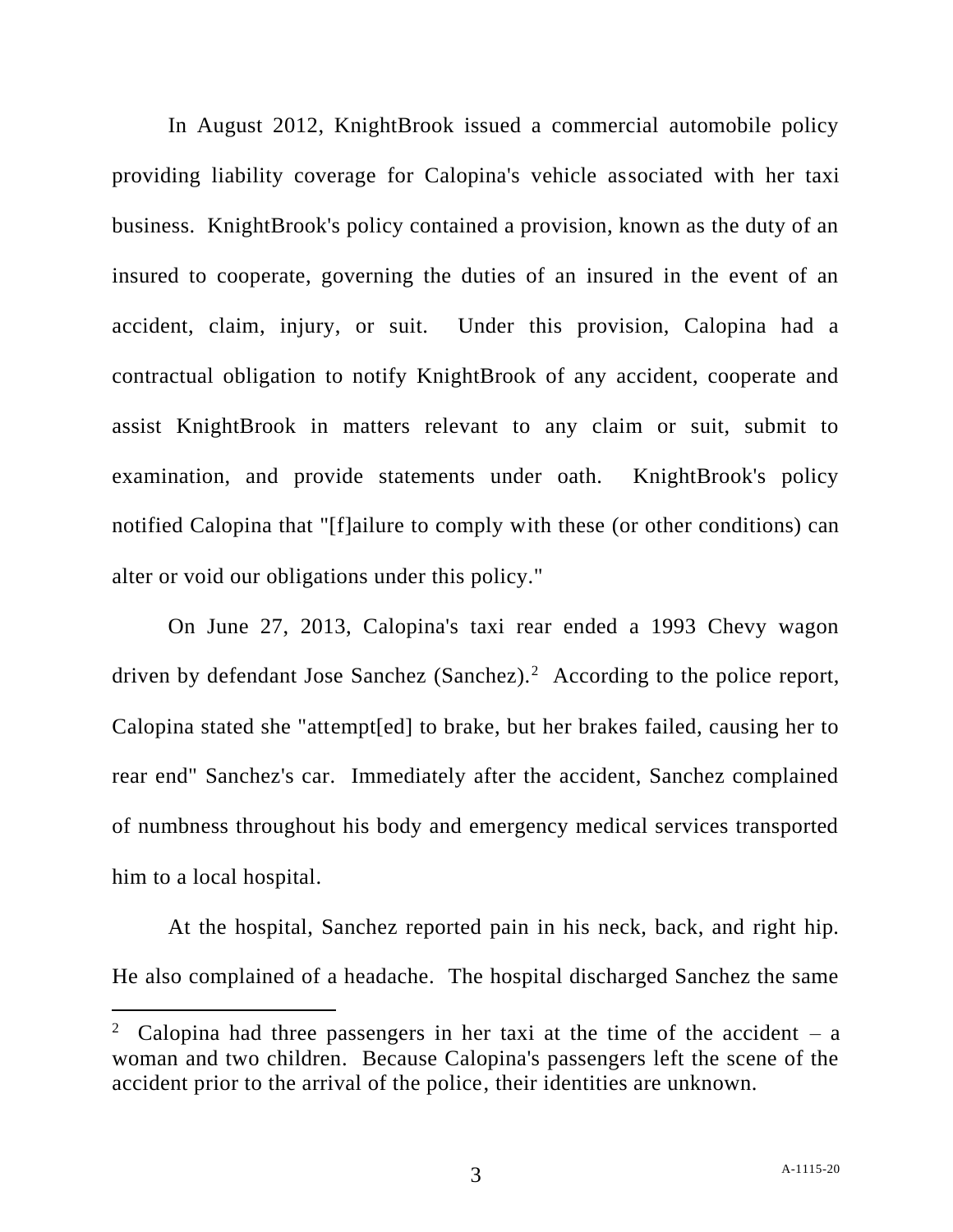day, giving him pain medication and advising he follow-up with his primary care doctor.

In testimony provided under oath, Sanchez described the accident. Sanchez was stopped at a red light at the moment of impact. There were no brake sounds prior to Sanchez hearing and feeling what he described as a "pung." Although Sanchez wore a seatbelt, his chest struck the steering wheel.<sup>3</sup> Sanchez described being knocked out for a second or two after the impact. He remained seated in his car after the collision and Calopina came to his driver's side window. According to Sanchez, Calopina explained she was talking to her passengers, got distracted, and lacked sufficient time to brake. After speaking with Calopina, Sanchez got out of his car and took pictures of the damage to both cars. The road where the accident occurred had a posted speed limit of twenty-five miles per hour. However, Sanchez testified people routinely exceeded the posted speed limit, travelling between thirty and forty miles per hour.

<sup>3</sup> Sanchez's 1993 Chevy wagon lacked front airbags because automobile manufacturers were required to install airbags only for new cars sold after 1998.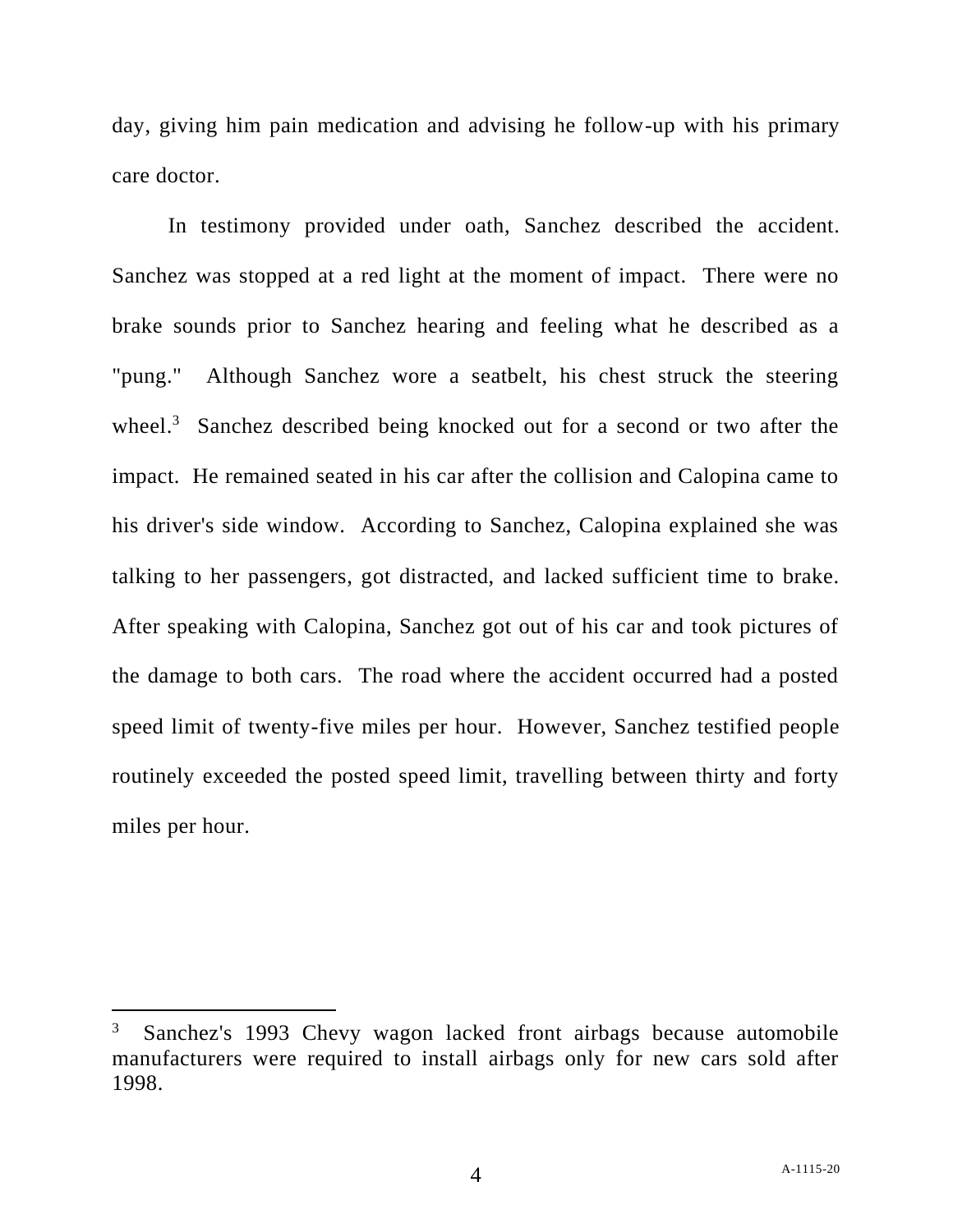Shortly after the collision, KnightBrook received notice of the accident. $4$ According to internal notes from KnightBrook's claims department dated August 12, 2013, KnightBrook contacted Sanchez and obtained the name of his attorney. The notes further indicated KnightBrook reserved an amount of money for property damage to Sanchez's car, identified as "rear end damage/possible total loss," and Sanchez's bodily injury claim.<sup>5</sup> KnightBrook's notes confirmed Calopina's car was fully insured on the date of the accident.

Another KnightBrook document, dated June 28, 2014 and entitled "File Summary and Review," confirmed Calopina's car was insured on the date of the accident and there were no coverage issues. The File Summary and Review indicated Sanchez signed medical authorizations for KnightBrook to verify his accident-related treatment with various medical providers.

In a July 28, 2014 internal note from KnightBrook's claims department, the insurance company received an estimate of \$418.27 to repair the damage to Sanchez's car. The same note included the name of Sanchez's attorney and counsel's contact information. According to this note, Sanchez's attorney

<sup>&</sup>lt;sup>4</sup> The record lacks information explaining how KnightBrook obtained information regarding the accident.

<sup>&</sup>lt;sup>5</sup> The dollar amount KnightBrook reserved for Sanchez's property damage and personal injury claims is redacted.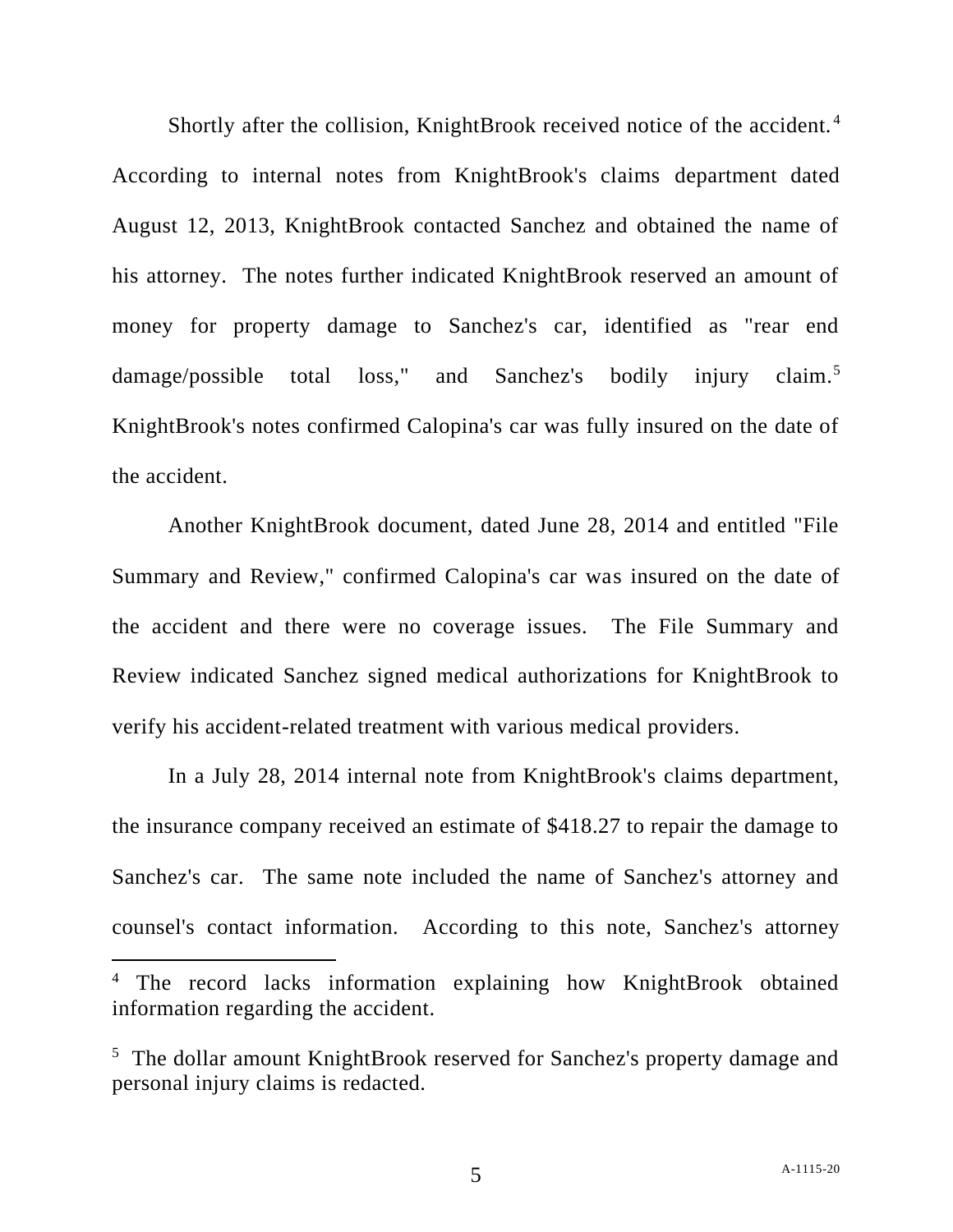related his client suffered injuries to his neck, low back, and right hip and received orthopedic and chiropractic treatment for those injuries. The note reiterated there were no coverage issues.

In September 2014, Sanchez filed a personal injury action against Calopina (personal injury action). On October 26, 2014, Calopina's father accepted service of the complaint. Calopina did not notify KnightBrook she was served with the complaint. Nor did she provide a copy of the complaint to KnightBrook.

However, KnightBrook obtained a copy of the complaint in the personal injury action because it sent a letter to Calopina asking her to contact its claims adjuster.<sup>6</sup> KnightBrook also assigned counsel to represent Calopina in the personal injury action. In a November 5, 2014 letter, based on the repair estimate for Sanchez's car, KnightBrook informed Sanchez's attorney the matter involved "a very minor impact."

Calopina's assigned counsel filed an answer in the personal injury action and propounded discovery. In April 2015, Calopina's counsel responded to Sanchez's interrogatories. Calopina's attorney took Sanchez's deposition on August 11, 2015.

<sup>&</sup>lt;sup>6</sup> While not indicated in the record, we presume KnightBrook received a copy of the pleading from Sanchez's attorney.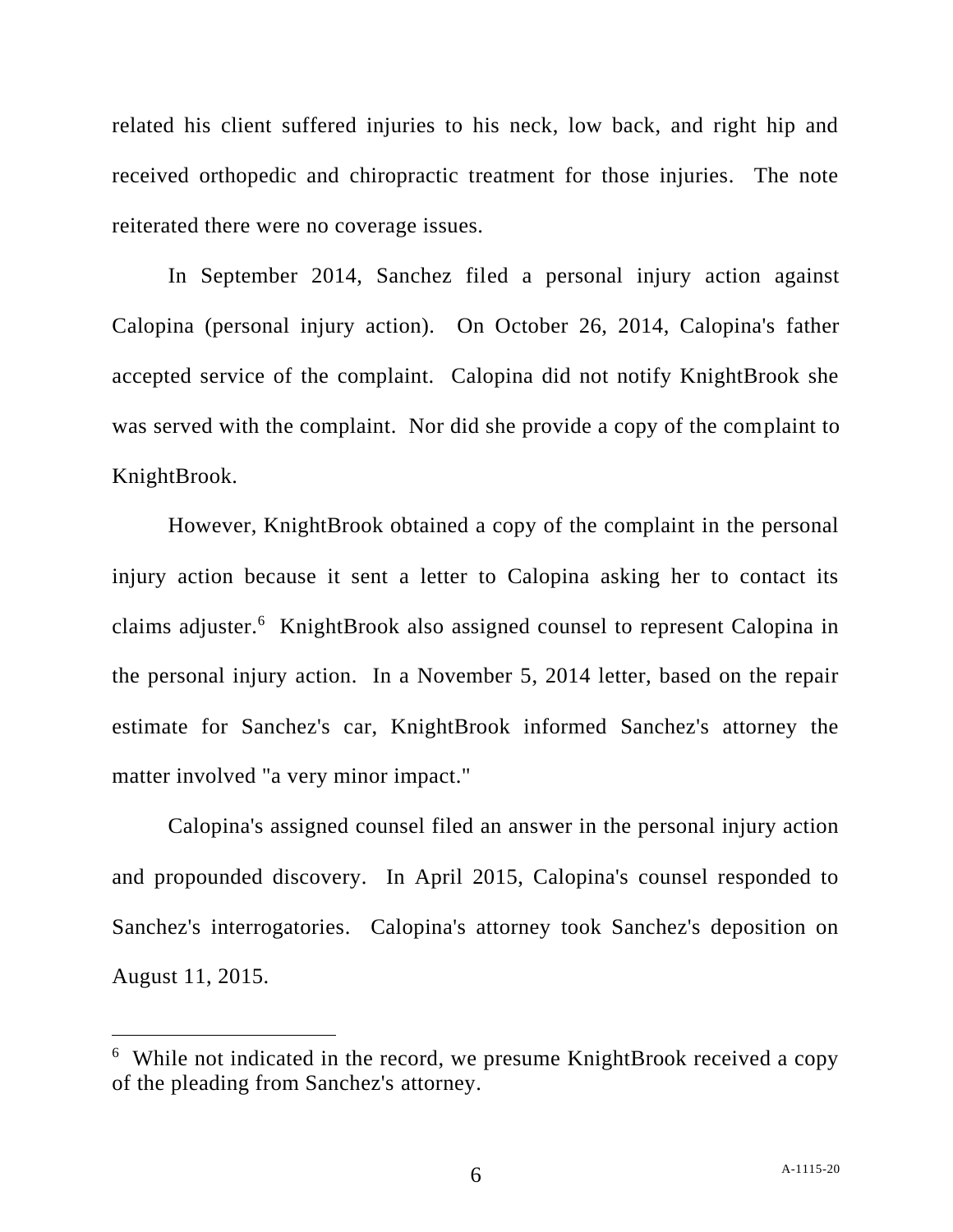On December 22, 2015, KnightBrook sent a letter to a person Calopina designated to receive communications.<sup>7</sup> The letter advised KnightBrook would handle Calopina's defense in the personal injury action under a "strict [r]eservation of [r]ights" based on Calopina's "continued refusal to cooperate with [assigned] defense counsel." Nothing in the reservation of rights letter suggested a dispute concerning coverage for the accident.

The reservation of rights letter also informed Calopina her deposition would be conducted on December 30, 2015 pursuant to a court order and a "Spanish interpreter [would] be provided . . . ." The letter stated, "[s]hould you fail to contact [assigned defense counsel] immediately, we will be forced to consider withdrawing your defense and coverage for this claim." Calopina did not appear for her court-ordered deposition. About one week later, based on her failure to appear at the deposition, Sanchez's attorney filed a motion to bar Calopina's testimony at trial.

In a January 13, 2016 letter, KnightBrook informed Calopina it was withdrawing her defense in the personal injury action and would not provide coverage for the accident. The letter confirmed Calopina rejected KnightBrook's efforts to gain her cooperation through "[p]hone calls, letters

<sup>7</sup> There is a suggestion in the record that Calopina did not read, speak, or understand English and may have designated someone on her behalf to respond to inquiries regarding the accident.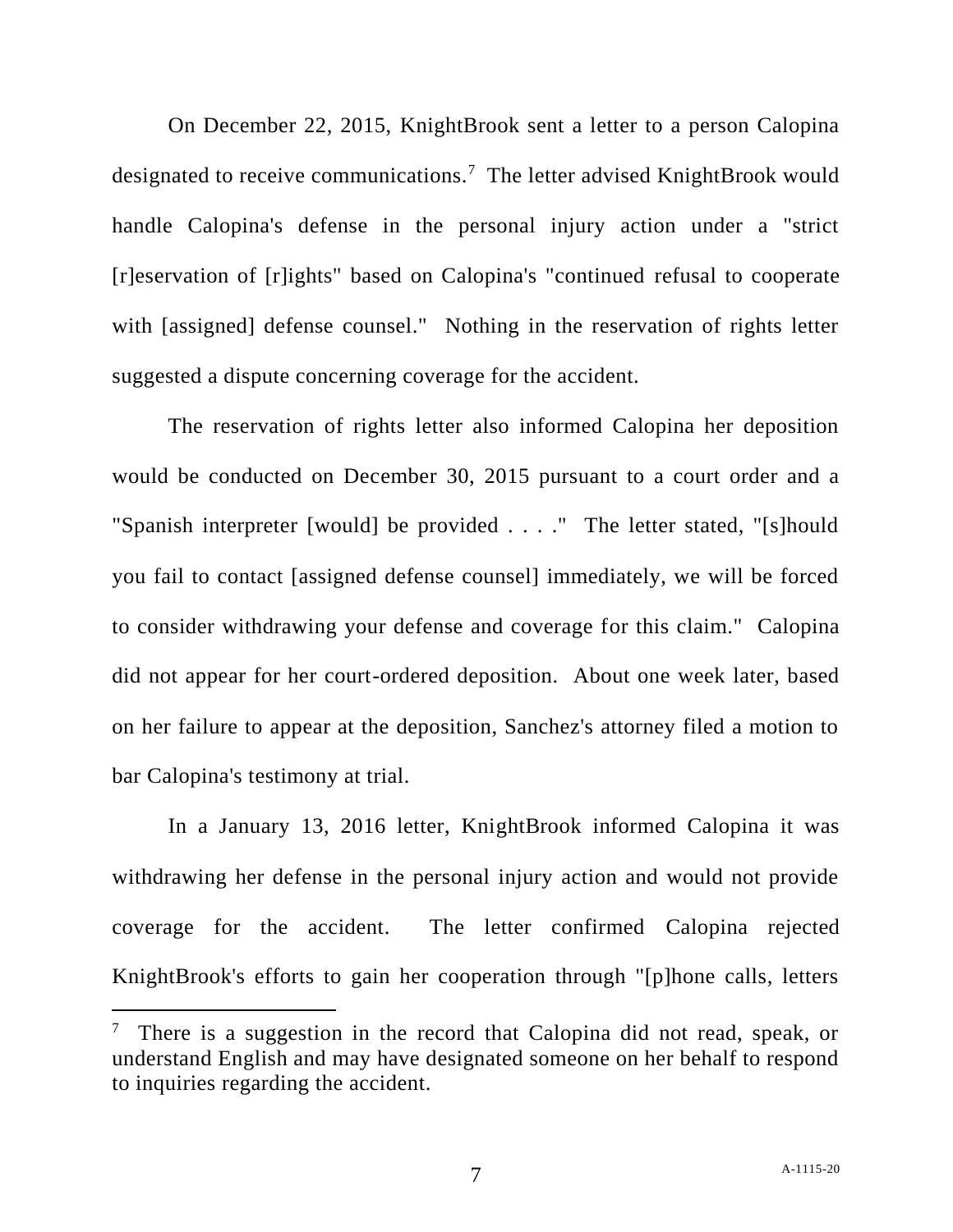and [KnightBrook's] private investigator[]." Because Calopina violated the conditions of her insurance policy by refusing to cooperate and failing to appear for her court-ordered deposition, KnightBrook declared Calopina forfeited coverage for the personal injury action. About a week later, Sanchez's attorney obtained a court order barring Calopina's trial testimony in the personal injury action.

Because Calopina no longer had insurance coverage, Sanchez filed an amended complaint asserting a claim for uninsured motorist (UM) benefits against his insurance carrier, Liberty. Liberty moved for summary judgment, arguing Sanchez failed to prove Calopina was uninsured and, therefore, Liberty had no obligation to provide UM coverage. The judge denied Liberty's motion, finding Liberty's obligation to pay UM benefits depended on whether KnightBrook validly forfeited Calopina's insurance coverage.

As a result, all counsel in the personal injury action, including Calopina's assigned attorney, agreed to dismiss that litigation. Upon dismissal of the personal injury action, Sanchez intended to file a declaratory judgment action against KnightBrook to resolve the coverage issues. On July 27, 2018, Sanchez's counsel signed and filed a voluntary stipulation of dismissal without prejudice in the personal injury action.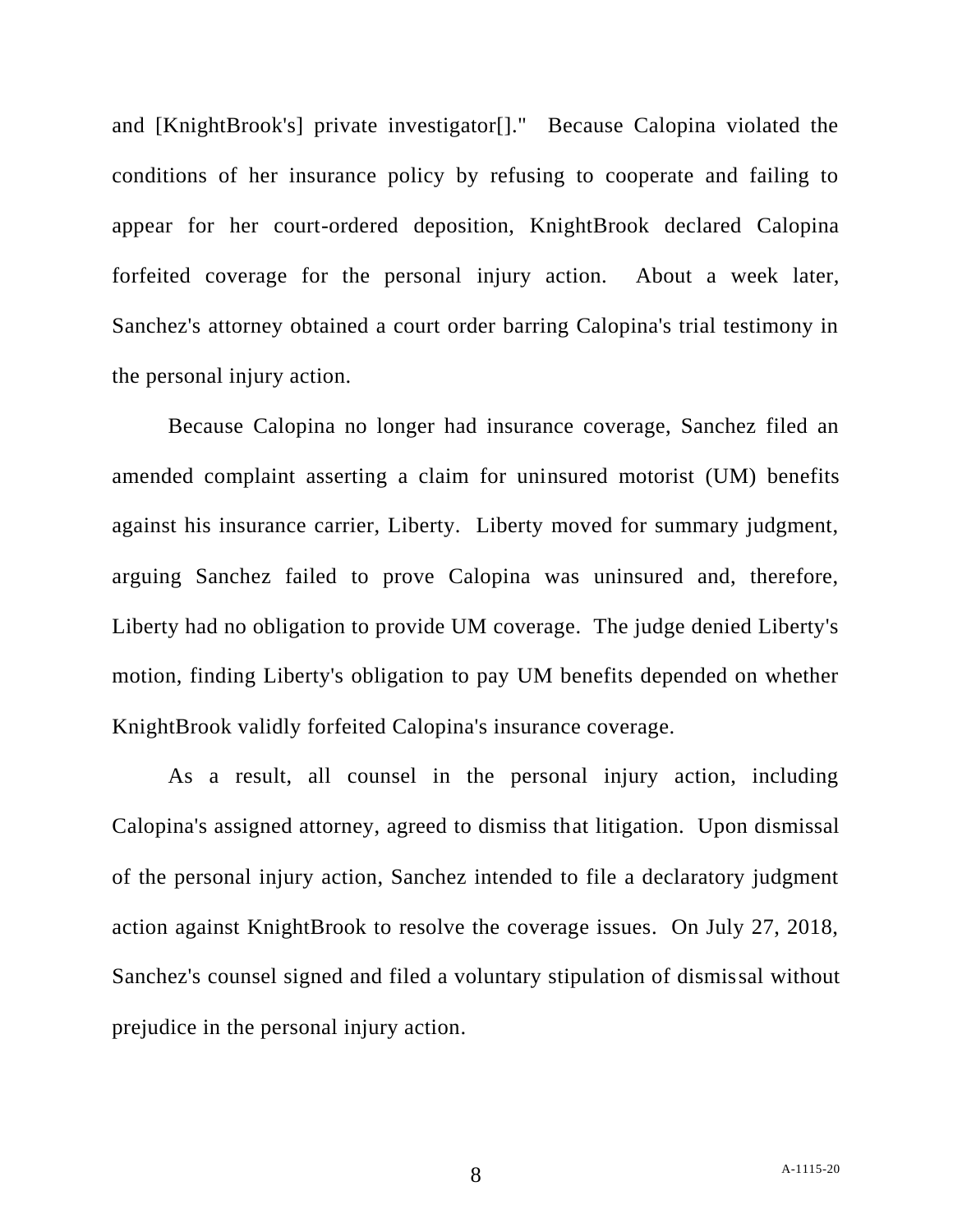In June 2019, Sanchez filed a declaratory judgment action against KnightBrook, seeking a judicial determination KnightBrook had an obligation to defend and indemnify Calopina (2019 declaratory judgment action). In addition, Sanchez reasserted his personal injury claims against Calopina and his demand for UM coverage against Liberty. Liberty and Calopina filed answers in the 2019 declaratory judgment action.<sup>8</sup>

In February 2020, KnightBrook filed its own declaratory judgment action, requesting the court validate its disclaimer of insurance coverage based on Calopina's failure to cooperate (2020 declaratory judgment action).<sup>9</sup> In August 2020, KnightBrook moved for summary judgment in the declaratory judgment actions. Liberty and Sanchez opposed KnightBrook's motion.

The motion judge heard the arguments of counsel on November 20, 2020. In an oral decision, the judge found KnightBrook established appreciable prejudice and was entitled to disclaim coverage based on Calopina's failure to cooperate in the personal injury action. The judge explained KnightBrook met its burden by demonstrating it irretrievably lost substantial rights as a result of Calopina's breach of the conditions of the

<sup>8</sup> KnightBrook retained a different law firm to represent Calopina in the 2019 declaratory judgment action.

<sup>&</sup>lt;sup>9</sup> In a February 25, 2020 consent order, the two declaratory judgment actions were consolidated.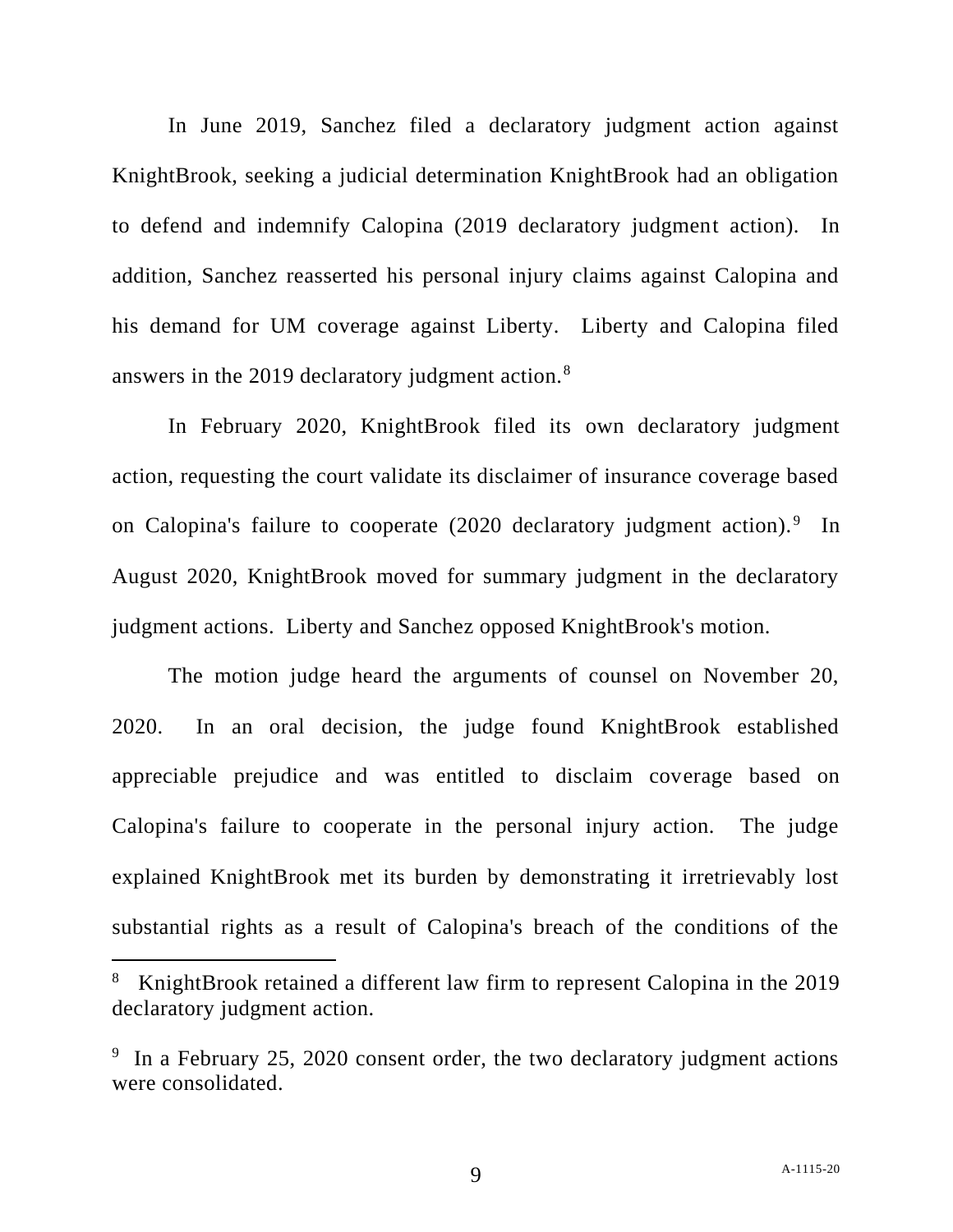insurance policy. She also concluded Calopina's failure to cooperate negatively affected the likelihood of success in defending Calopina in the personal injury action. In granting KnightBrook's motion for summary judgment, the judge "declar[ed] that KnightBrook ha[d] no duty to provide coverage to [Calopina], or to indemnify [Calopina] against the claims being made against her in the underlying action in [the] Superior Court . . . ."

The judge made the following factual findings regarding Calopina's refusal to cooperate in the personal injury action. The judge found Calopina failed to notify KnightBrook of the accident, failed to forward a copy of the complaint to KnightBrook, failed to respond to letters sent to her by KnightBrook, failed to appear for deposition on four occasions, and failed to speak with her assigned counsel. The judge explained Calopina's testimony was barred in the personal injury action, causing KnightBrook to suffer prejudice.<sup>10</sup> The judge also relied on the letters from KnightBrook to Calopina advising her it reserved the right to decline coverage and withdraw its representation in the personal injury action if Calopina refused to cooperate.

<sup>10</sup> The only order barring Calopina from testifying at trial related to the personal injury action filed in 2014, which was dismissed without prejudice in 2018. There is nothing in the record indicating Calopina is barred from testifying in either declaratory judgment action.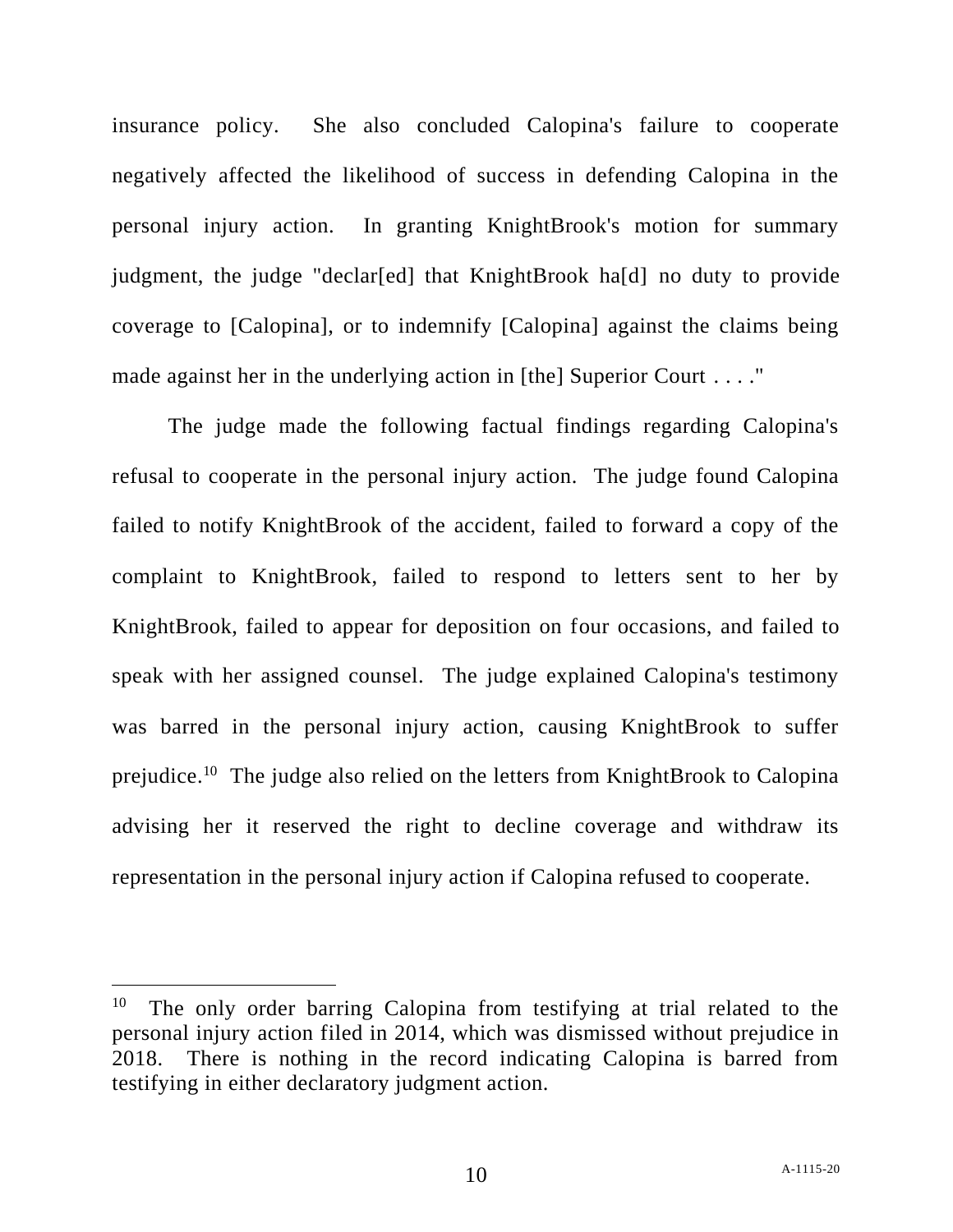The judge found Calopina's refusal to cooperate in the personal injury

action deprived KnightBrook of the following:

[the] rights to explore defenses, to call witnesses, to be able to assert whether or not they would be able to  $[t]$ ake other action, join parties if necessary. . . . They were deprived of the opportunity to obtain available facts, information, to determine what strategy, how they would proceed in the lawsuit to obtain additional discovery that perhaps they would have discovered as a result of [Calopina's] cooperation. They were deprived of having a witness who would assist them at trial, and at any proceeding, in whatever their strategy was in defending their client. They couldn't assert certain defenses without her cooperation. They couldn't determine . . . the manner in which they would proceed in the lawsuit without [Calopina's] cooperation.

The judge found nothing in the record established a language barrier preventing Calopina from cooperating with KnightBrook. Nor did the judge find any evidence that Calopina "requested an accommodation because of a language barrier . . . ."

While the judge found KnightBrook suffered appreciable prejudice, the judge stated, "there is no issue before the [c]ourt as to whether [Calopina] was covered . . . . KnightBrook has acknowledged that . . . ." KnightBrook has not challenged this aspect of the motion judge's ruling.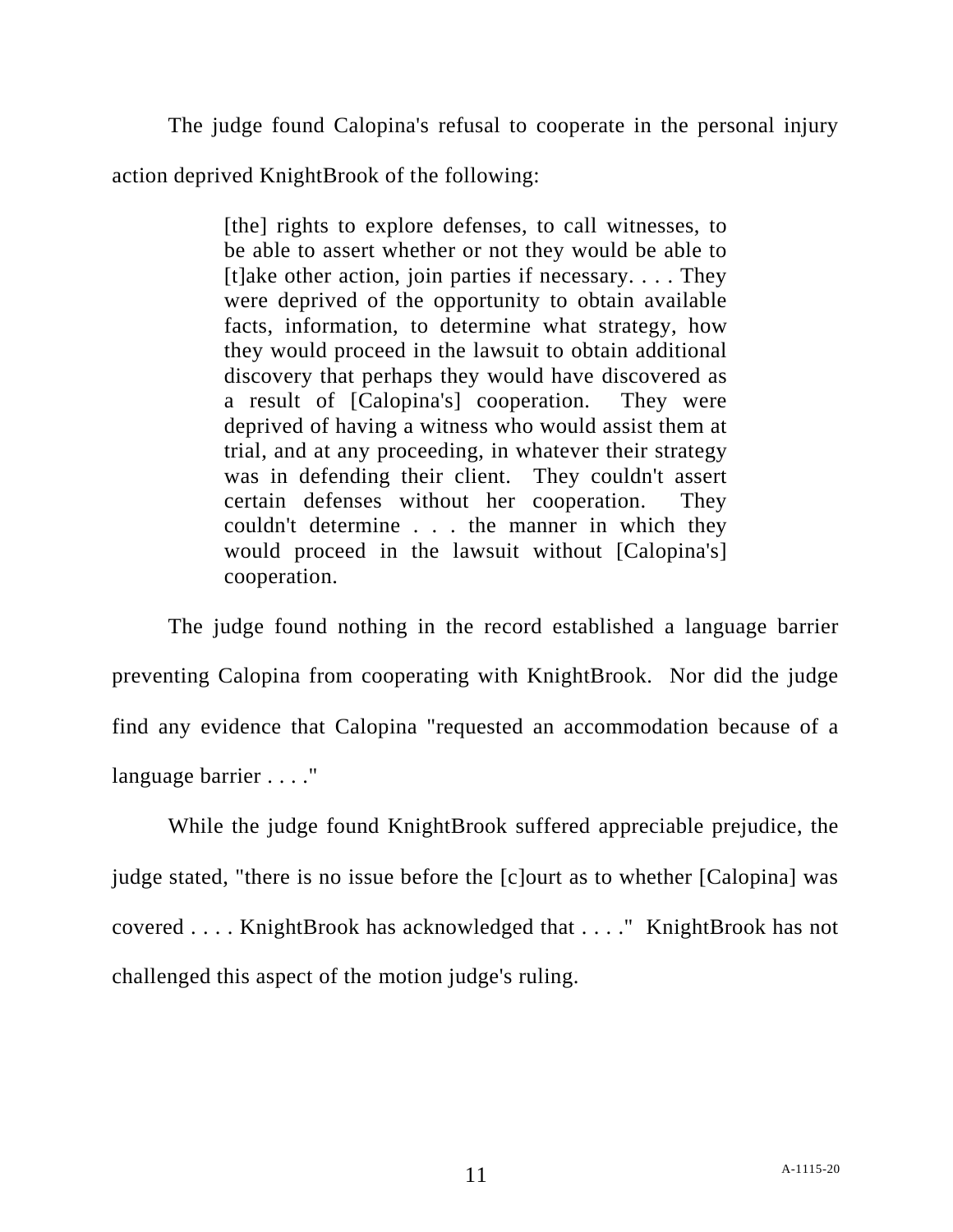On appeal, Liberty argues the judge erred in granting summary judgment because KnightBrook failed to demonstrate appreciable prejudice to be entitled to disclaim Calopina's coverage. We agree and reverse.

We review a trial judge's decision on a motion for summary judgment de novo. Branch v. Cream-O-Land Dairy, 244 N.J. 567, 582 (2021). A motion for summary judgment must be granted "if the pleadings, depositions, answers to interrogatories and admissions on file, together with the affidavits, if any, show that there is no genuine issue as to any material fact challenged and that the moving party is entitled to a judgment or order as a matter of law." R.  $4:46-2(c)$ .

New Jersey requires "a showing of prejudice before a contract of insurance may be avoided." Pfizer, Inc. v. Emps. Ins. of Wausau, 154 N.J. 187, 206 (1998). In Cooper v. Government Employees Insurance Co., 51 N.J. 86, 94 (1968), our Supreme Court held it would be unfair for an insured to lose insurance coverage where there is no likelihood the insurer was prejudiced by the policy breach. In Cooper, the Court concluded "the carrier may not forfeit the bargained-for protection unless there are both a breach of the notice provision and a likelihood of appreciable prejudice." Ibid. We extended "appreciable prejudice" to situations where an insured breaches a contractual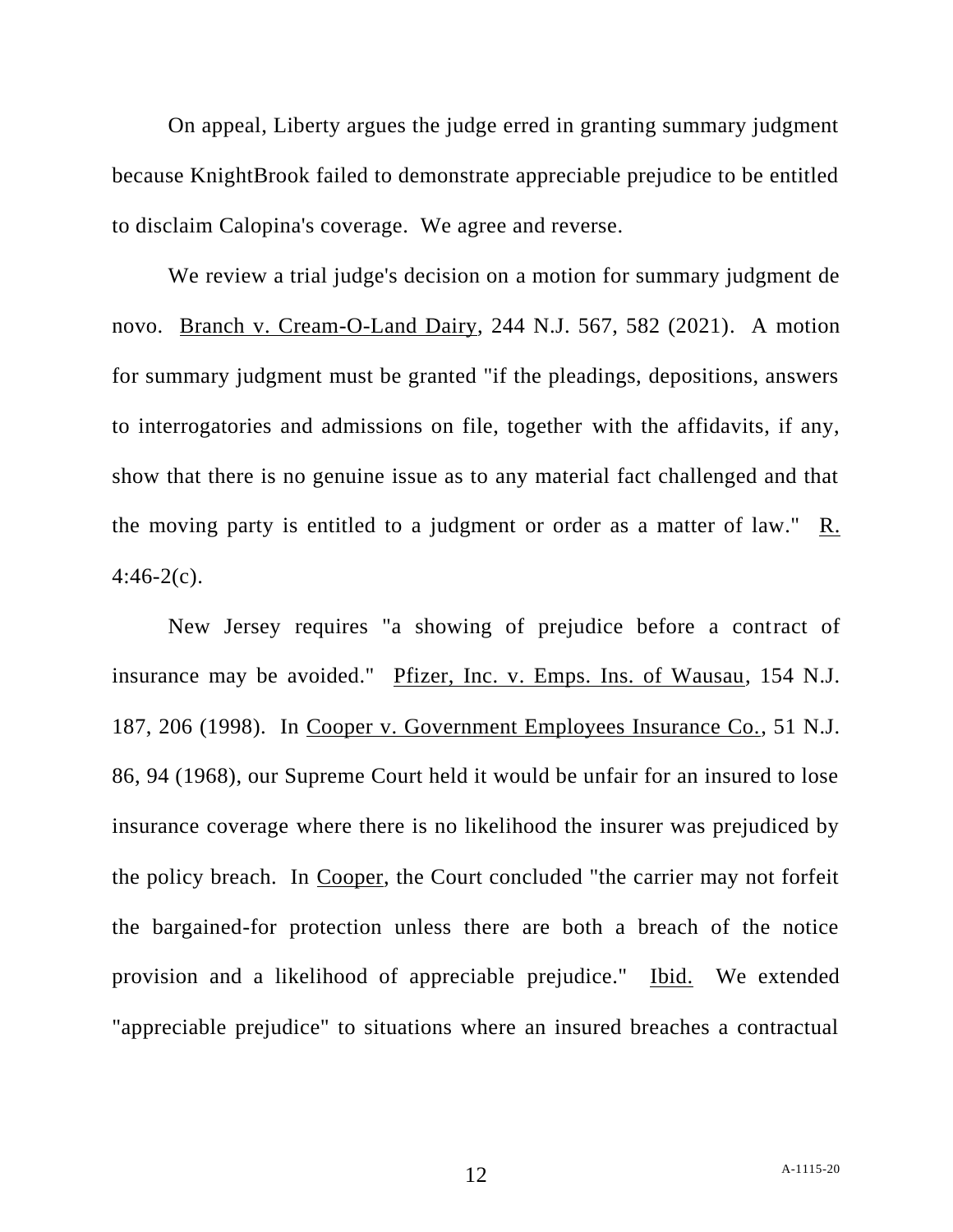duty to cooperate with an insurer.<sup>11</sup> See Solvents Recovery Serv. v. Midland Ins. Co., 218 N.J. Super. 49, 55 (App. Div. 1987). The insurer bears the burden of demonstrating appreciable prejudice. Ibid.

To determine whether an insurer suffered appreciable prejudice based on the insured's breach of the duties under an insurance policy, a court must consider two variables: "first, 'whether substantial rights have been irretrievably lost' as a result of the insured's breach, and second, 'the likelihood of success of the insurer in defending against the accident victim's claim' had there been no breach." Hager v. Gonsalves, 398 N.J. Super. 529, 536 (App. Div. 2008) (quoting Sagendorf v. Selective Ins. Co. of Am., 293 N.J. Super. 81, 93 (App. Div. 1996)).

We must determine whether Calopina's failure to cooperate in the personal injury action entitled KnightBrook to disclaim coverage and withdraw its defense and indemnification of Calopina. There appears to be uncertainty among our courts regarding application of the Hager variables to establish appreciable prejudice sufficient to disclaim coverage. To the extent there is any ambiguity in applying the two Hager variables, we conclude an insurer's

<sup>11</sup> It is undisputed Calopina breached the duty to the cooperate clause in KnightBrook's insurance policy.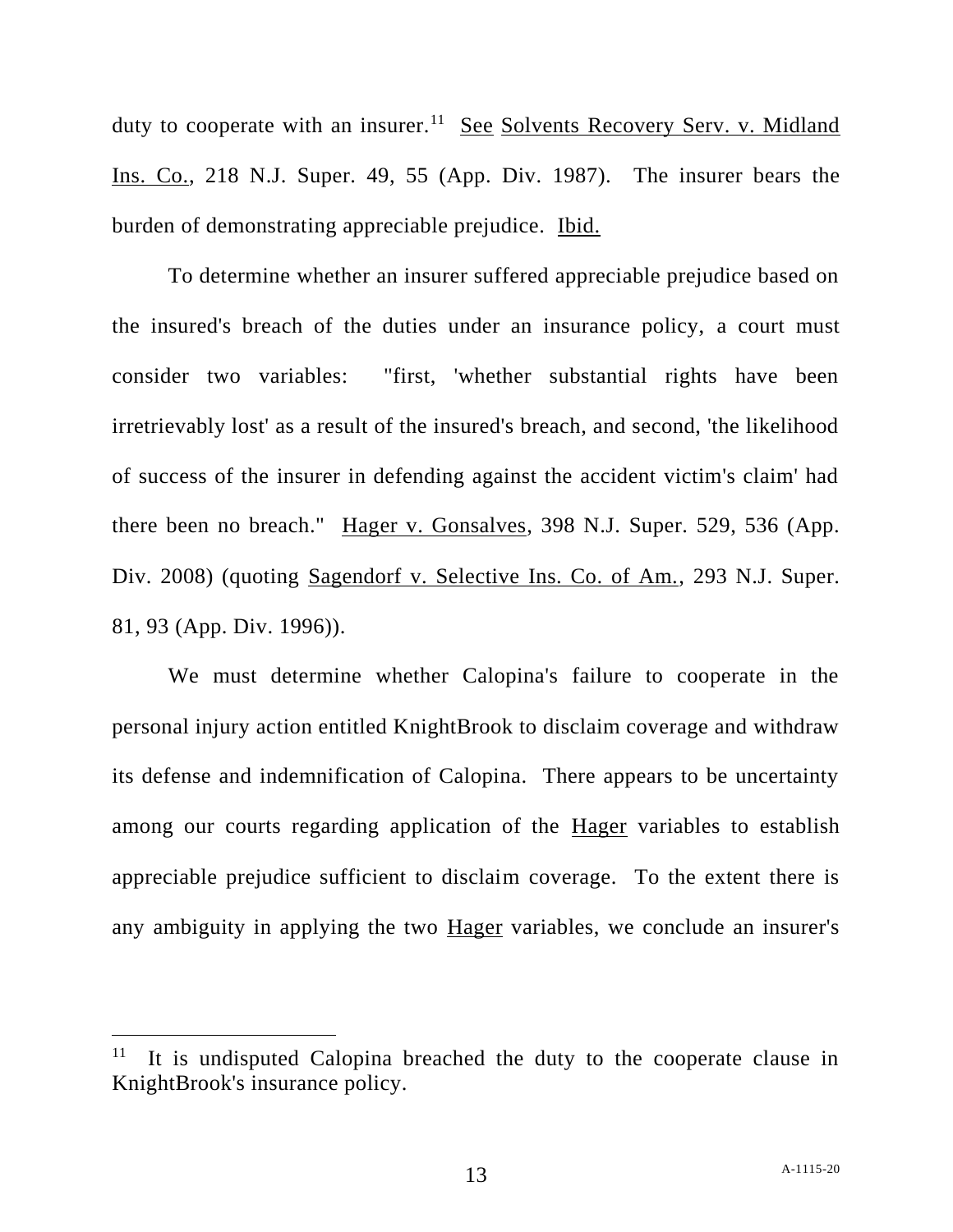satisfaction of either variable is sufficient to establish appreciable prejudice to disclaim any obligation to provide coverage to an insured.

Under the first variable, an insurer must demonstrate an irretrievable loss of substantial rights based on the insured's breach of the insurance policy. Ibid. Although not expressly stated in Hager, or any other case addressing appreciable prejudice, we conclude the first variable applies to an irretrievable loss of substantial rights related to coverage determinations by an insurer. To conclude otherwise would render the second variable under the appreciable prejudice prong redundant. Clearly, the two variables in Hager were intended to address different aspects of appreciable prejudice. KnightBrook's argument conflates the two variables, rendering the second Hager variable superfluous.

The facts in Hager support this distinction between the two variables. In Hager, the insurer sought information to confirm whether the driver of the insured vehicle involved in an accident was covered under the insurance policy. Id. at 537. Before assigning an attorney to defend against the injured party's claims, the insurer needed to confirm whether the driver of the insured vehicle had the owner's permission to drive the car on the date of the accident. Ibid. The insurer was unable to confirm permissive use of the insured car because the car's driver and the car's owner completely refused to cooperate with the insurer in providing any information. Ibid.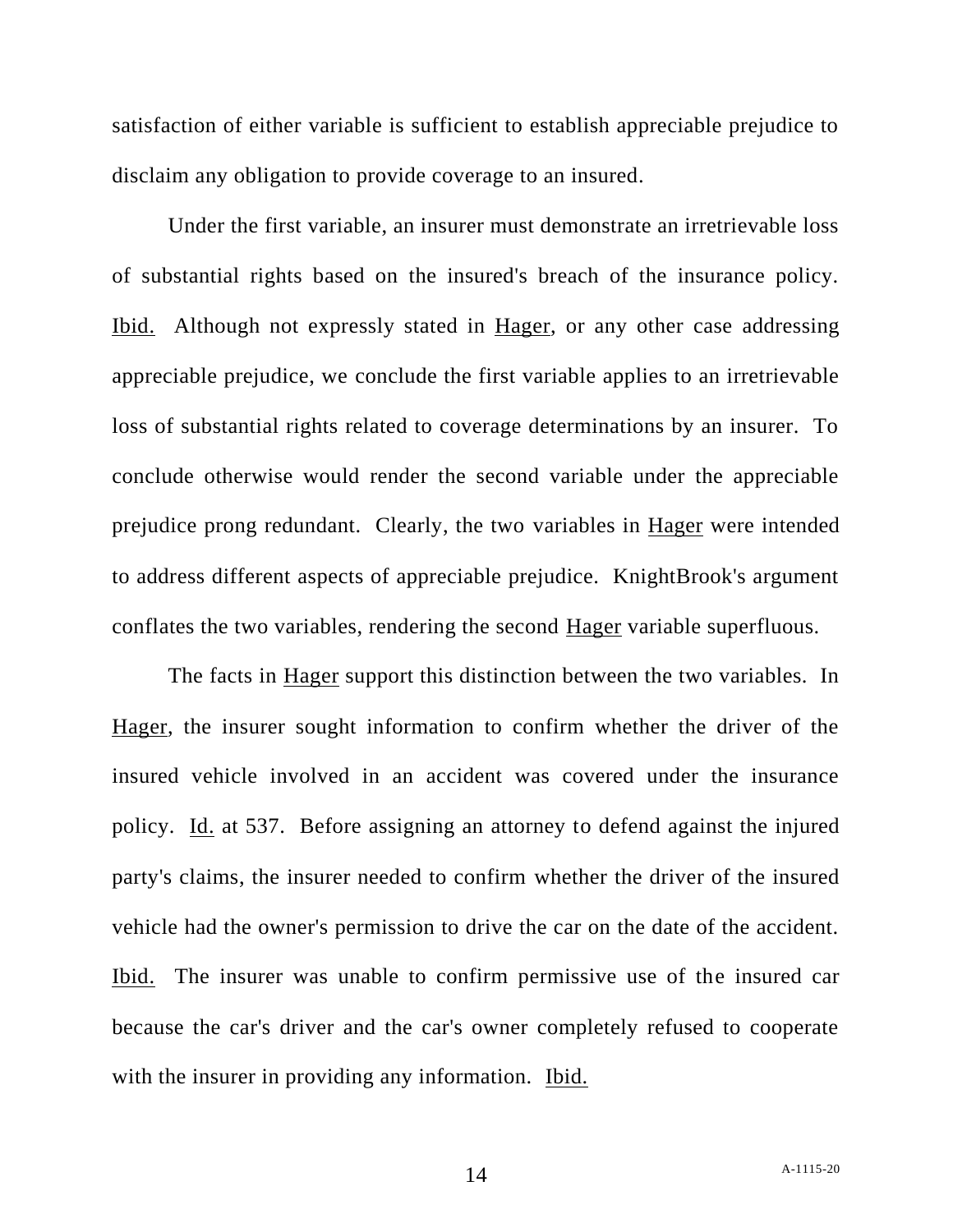In Hager, we rejected the insurance carrier's appreciable prejudice argument under the second variable based on the police report and witness statement ascribing responsibility for the accident to the driver of the insured car. Id. at 536-37. However, we held the insured's total failure to cooperate resulted in appreciable prejudice under the first variable because the insurance company was unable "to determine whether the policy issued to [the insured] provided coverage to [the driver]" as a permissive user of the insured car. Id. at 537. Thus, we concluded the insurance company "'irretrievably lost' the opportunity to ascertain the true facts relating to whether [the driver] had permission to use [the insured]'s truck, which entitled [the insurer] to disclaim coverage for the . . . accident." Id. at 536-37.

Similarly, in Sagendorf, we addressed the insurance company's irretrievable loss of substantial rights in the context of a coverage determination. 293 N.J. Super. at 95-96. In Sagendorf, the insurance company denied coverage, contending the insured plaintiffs' late notice of the claim rendered it unable to investigate and evaluate coverage for environmental contamination claims. Id. at 95. We held the issues raised by the insurance company, regarding groundwater pollution and cleanup, were "coverage issues that [were] not affected by [the] plaintiffs' late notice" of the claims. Id. at 96. Because the insurance company pointed to no evidence linking the plaintiffs'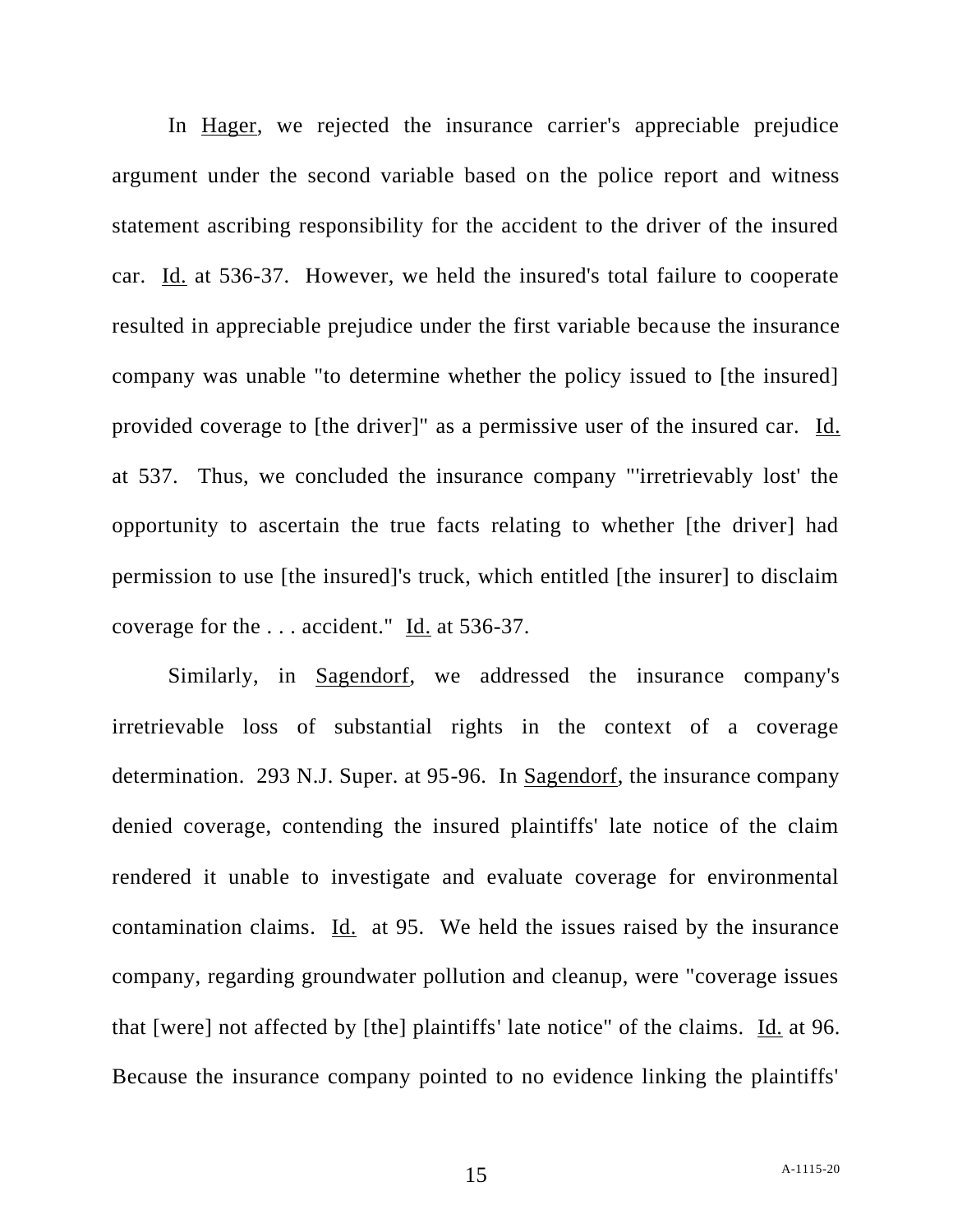failure to give timely notice of the claims with any ensuing prejudice, we held the plaintiffs were entitled to coverage. Ibid.

KnightBrook contends it suffered appreciable prejudice because it irretrievably lost substantial rights under Hager's first variable. We disagree. As we previously noted, the first variable deals with the loss of a substantial right in the context of a coverage determination. Here, there are no issues concerning KnightBrook's ability to determine coverage. During argument before the motion judge, KnightBrook admitted there were no coverage issues. Even without KnightBrook's acknowledgement of coverage, there is sufficient evidence in the motion record confirming the availability of coverage for Sanchez's injuries.

Here, internal notes from KnightBrook's claims department in 2013 and 2014, as well as KnightBrook's 2014 File Summary and Review, confirmed coverage for Calopina's car on the date of the accident.<sup>12</sup> In 2014, based on its confirmation of coverage, KnightBrook assigned counsel to represent Calopina in the personal injury action. From 2013 until December 2015, KnightBrook never indicated its defense of Calopina in the personal injury action was subject to a reservation of rights. In December 2015, after Calopina failed to

<sup>&</sup>lt;sup>12</sup> KnightBrook's documents confirming insurance coverage for Calopina's car pre-dated the filing of the Sanchez personal injury action.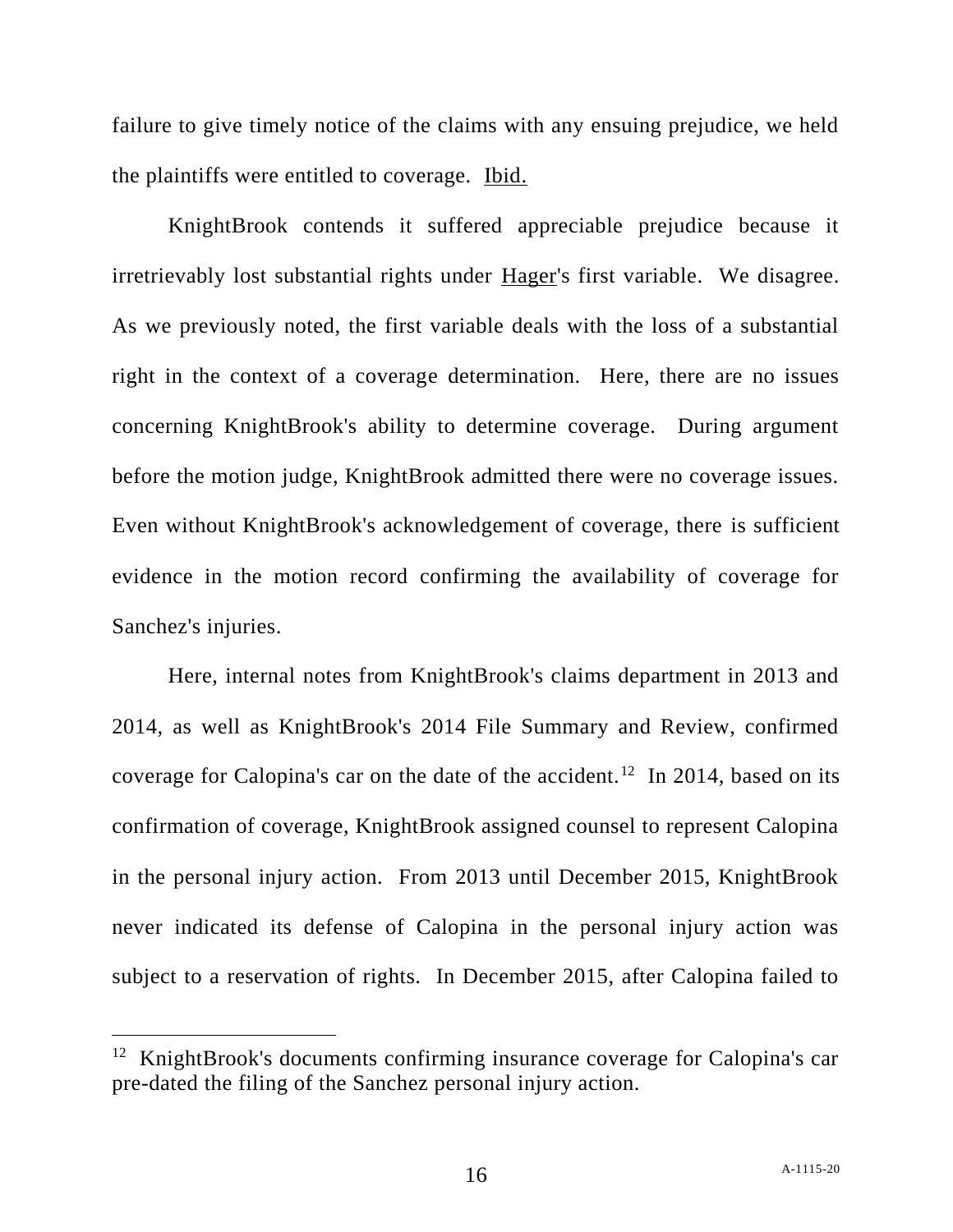cooperate, KnightBrook first indicated it was defending Calopina under a strict reservation of rights and would consider withdrawing its defense and indemnification if Calopina continued to refuse to cooperate. On this record, it is undisputed KnightBrook determined Calopina's vehicle was insured on the date of the accident and the policy covered the claims in the personal injury action. Therefore, KnightBrook failed demonstrate appreciable prejudice under the first Hager variable to disclaim coverage.

We next consider whether KnightBrook presented evidence to support a finding of appreciable prejudice under the second Hager variable – the likelihood of KnightBrook's success in defending against Sanchez's personal injury claims had Calopina not breached the cooperation clause in its insurance policy. Based on the detailed facts recited above, we are satisfied KnightBrook failed to demonstrate it is unable to defend against Sanchez's personal injury claims due to Calopina's refusal to cooperate in the personal injury action. Additionally, KnightBrook pointed to no facts or legal theories precluding defenses in the personal injury action.

There is ample evidence on this record to allow KnightBrook to defend against the claims in the personal injury action on the issues of liability, medical causation, and damages. KnightBrook has photographs of the damage to both vehicles taken immediately after the accident. It also has the repair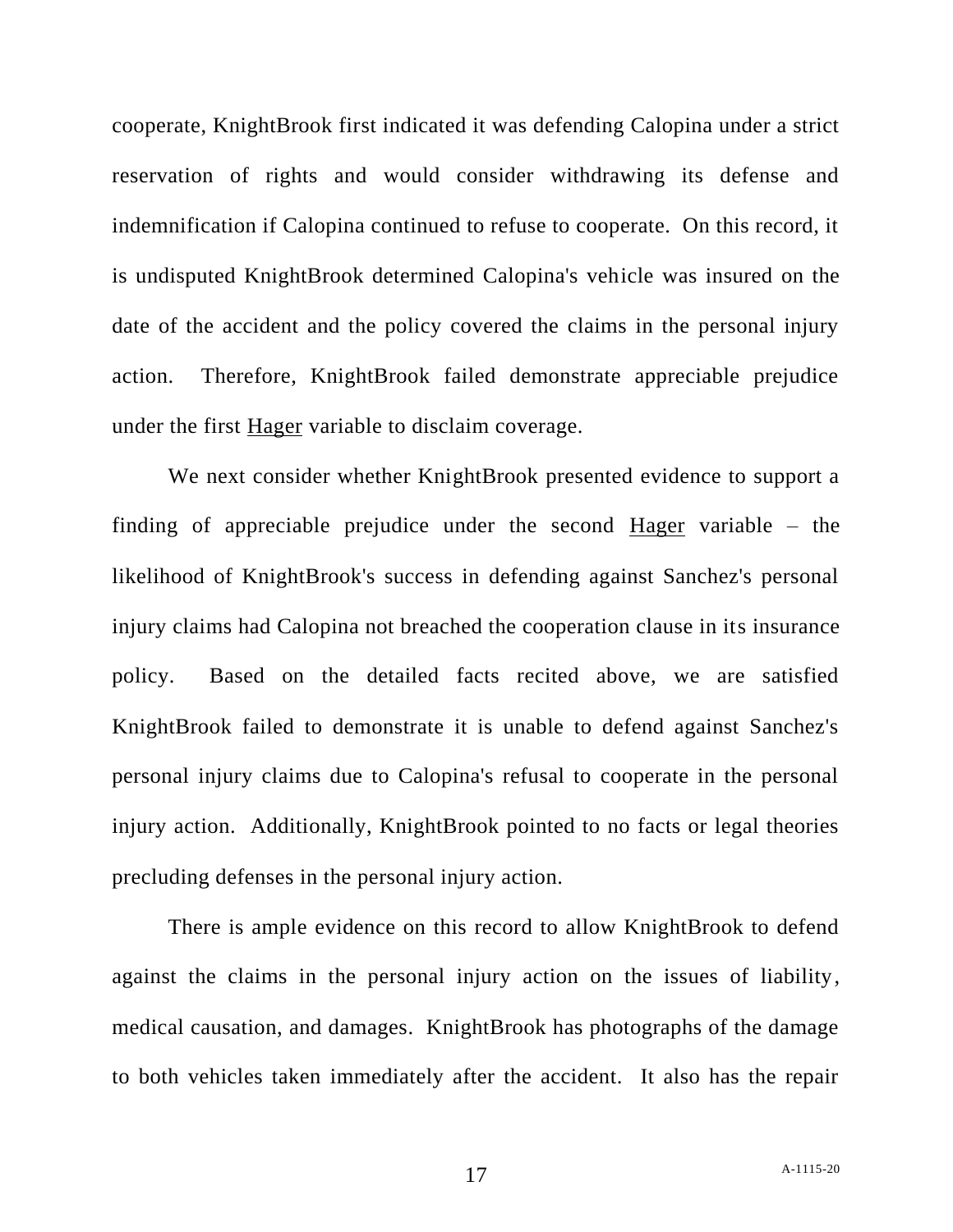estimate for Sanchez's car, indicating the necessary work to be less than \$500. Additionally, KnightBrook obtained the police report containing statements made by Sanchez and Calopina immediately after the accident. The police report further noted Sanchez went to the hospital from the accident scene in an ambulance. KnightBrook has copies of the hospital records, indicating Sanchez complained of neck, back, and hip pain but was discharged the same day, given pain medication, and told to follow up with a primary care doctor. KnightBrook also has Sanchez's post-accident treatment records and his medical history, including information regarding an accident ten years before the 2013 accident. KnightBrook obtained the foregoing information despite Calopina's refusal to cooperate.

In determining KnightBrook suffered no appreciable prejudice under the second Hager variable, we emphasize there is no court order barring Calopina's testimony in the consolidated declaratory judgment actions. According to the judiciary's Automated Case Management System, Calopina is represented by KnightBrook's assigned counsel in the consolidated declaratory judgment actions and the trial is presently scheduled for August 8, 2022. Thus, Calopina may testify and bolster KnightBrook's defenses on the issue of liability. Calopina may be able to provide information at trial about the rate of speed of her car prior to the collision, the severity of the impact between the cars, and